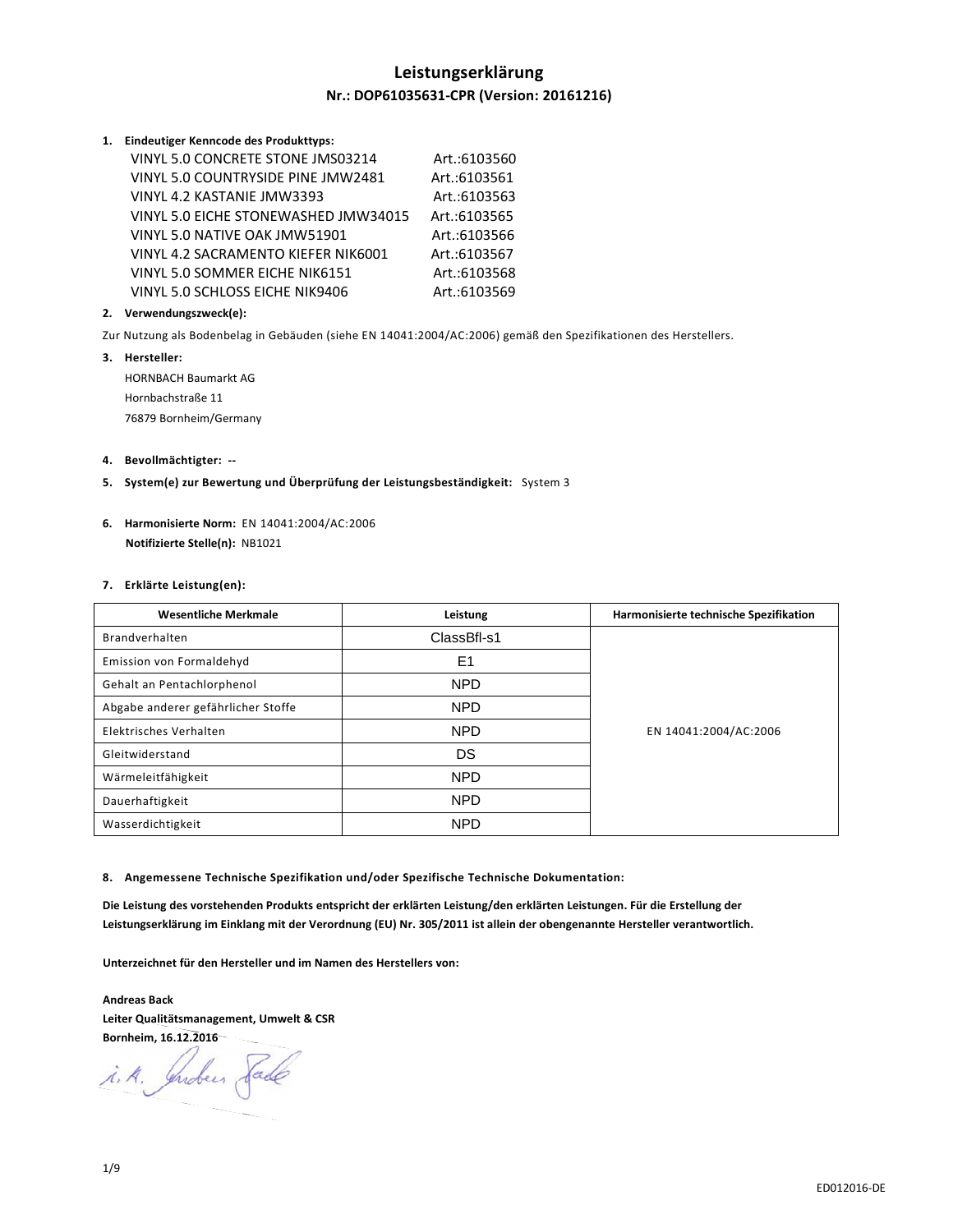# **Declaration of Performance No DOP61035631-CPR (Version: 20162212)**

| 1. Unique identification code of the product-type: |              |
|----------------------------------------------------|--------------|
| VINYL 5.0 CONCRETE STONE JMS03214                  | Art.:6103560 |
| VINYL 5.0 COUNTRYSIDE PINE JMW2481                 | Art.:6103561 |
| VINYL 4.2 KASTANIE JMW3393                         | Art.:6103563 |
| VINYL 5.0 EICHE STONEWASHED JMW34015               | Art.:6103565 |
| VINYL 5.0 NATIVE OAK JMW51901                      | Art.:6103566 |
| VINYL 4.2 SACRAMENTO KIEFER NIK6001                | Art.:6103567 |
| VINYL 5.0 SOMMER EICHE NIK6151                     | Art.:6103568 |
| VINYL 5.0 SCHLOSS EICHE NIK9406                    | Art.:6103569 |

#### **2. Intended use/es:**

For use as floor covering in buildings (see EN 14041:2004/AC:2006) according to the manufacturer's specifications.

#### **3. Manufacturer:**

HORNBACH Baumarkt AG Hornbachstraße 11 76879 Bornheim/Germany

#### **4. Authorised representative: -**

- **5. System/s of AVCP:** System 3
- **6. Harmonised standard:** EN 14041:2004/AC:2006  **Notified body/ies:** NB1021

#### **7. Declared performance/s:**

| <b>Essential characteristics</b>         | Performance    | Harmonised technical specification |
|------------------------------------------|----------------|------------------------------------|
| Reaction to fire                         | ClassBfl-s1    |                                    |
| Formaldehyd Emissions                    | E <sub>1</sub> |                                    |
| Content of Pentachlorophenol             | <b>NPD</b>     |                                    |
| Release of additional harmful substances | <b>NPD</b>     |                                    |
| <b>Electrical behavior</b>               | <b>NPD</b>     | EN 14041:2004/AC:2006              |
| Slip resistance                          | DS             |                                    |
| Thermal conductivity [W/mK]              | <b>NPD</b>     |                                    |
| Durability                               | <b>NPD</b>     |                                    |
| Water-tightness                          | <b>NPD</b>     |                                    |

**8. Appropriate Technical Documentation and/or Specific Technical Documentation:** 

**The performance of the product identified above is in conformity with the set of declared performance/s. This declaration of performance is issued, in accordance with Regulation (EU) No 305/2011, under the sole responsibility of the manufacturer identified above.** 

**Signed for and on behalf of the manufacturer by:** 

**Andreas Back Head of Quality Assurance, Environmental Issues & CSR At Bornheim on 22.12.2016** 

i.A. Indees Sade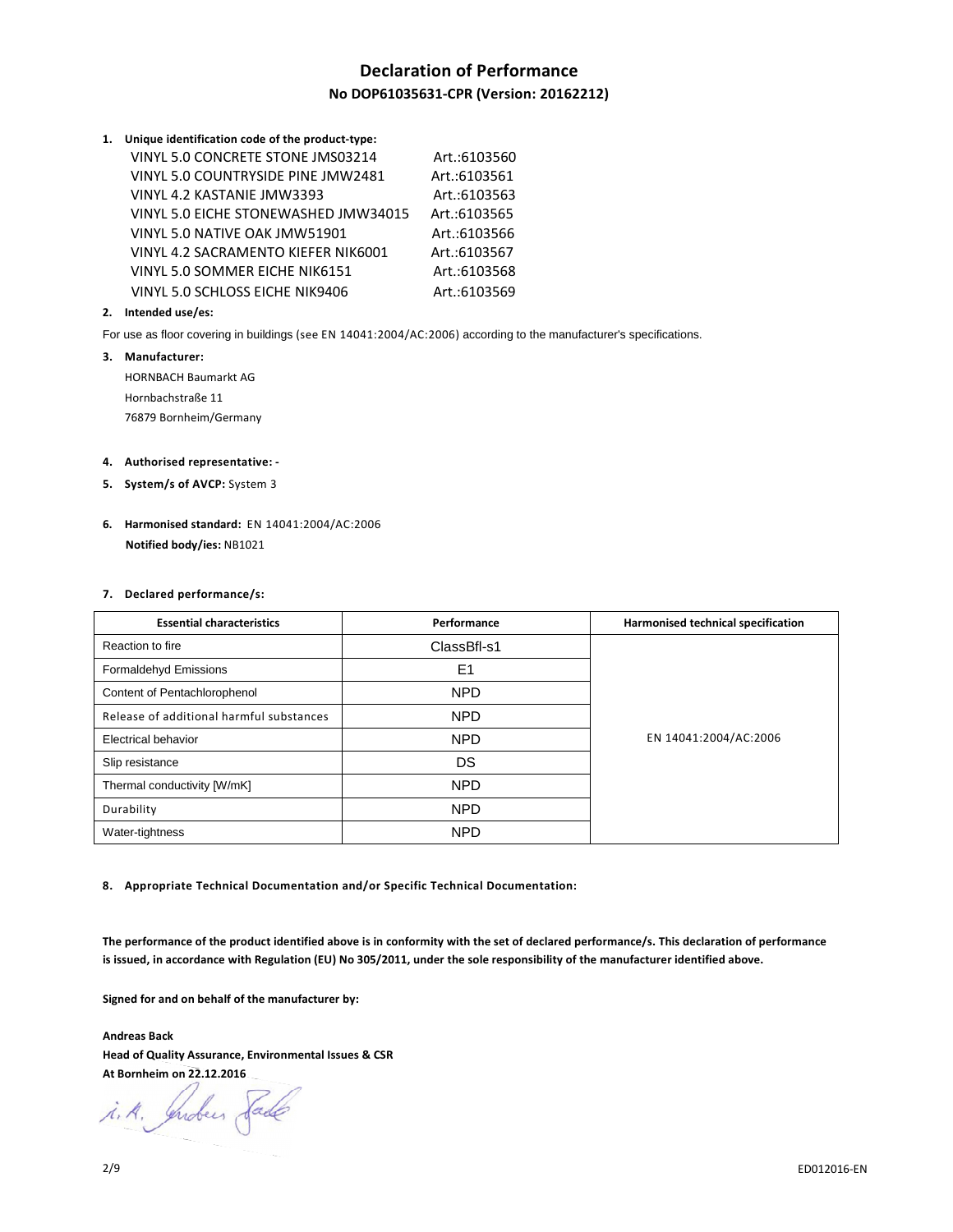# **Déclaration des Performances N o DOP61035631-CPR (Version 20162212)**

**1. Code d'identification unique du produit type :**

| VINYL 5.0 CONCRETE STONE JMS03214    | Art.:6103560 |
|--------------------------------------|--------------|
| VINYL 5.0 COUNTRYSIDE PINE JMW2481   | Art.:6103561 |
| VINYL 4.2 KASTANIE JMW3393           | Art.:6103563 |
| VINYL 5.0 EICHE STONEWASHED JMW34015 | Art.:6103565 |
| VINYL 5.0 NATIVE OAK JMW51901        | Art.:6103566 |
| VINYL 4.2 SACRAMENTO KIEFER NIK6001  | Art.:6103567 |
| VINYL 5.0 SOMMER EICHE NIK6151       | Art.:6103568 |
| VINYL 5.0 SCHLOSS EICHE NIK9406      | Art.:6103569 |

## **2. Usage(s) prévu(s) :**

Pour une utilisation comme revêtement de sol dans les bâtiments (voir EN 14041:2004/AC:2006) selon les spécifications du fabricant.

**3. Fabricant :**  HORNBACH Baumarkt AG Hornbachstraße 11 76879 Bornheim/Germany

## **4. Mandataire : -**

- **5. Système(s) d'évaluation et de vérification de la constance des performances :** Système 3
- **6. Norme harmonisée :** EN 14041:2004/AC:2006  **Organisme(s) notifié(s) :** NB1021

#### **7. Performance(s) déclarées :**

| Caractéristiques essentielles               | Performance    | Spécifications techniques harmonisées |
|---------------------------------------------|----------------|---------------------------------------|
| Réaction au feu                             | ClassBfl-s1    |                                       |
| Émissions de formaldéhyde                   | E <sub>1</sub> |                                       |
| Teneur en pentachlorophénol                 | <b>NPD</b>     |                                       |
| Emission d'autres substances<br>dangereuses | <b>NPD</b>     |                                       |
| Comportement électrique                     | <b>NPD</b>     | EN 14041:2004/AC:2006                 |
| Résistance au glissement                    | DS             |                                       |
| Conductivité thermique [W/mK]               | <b>NPD</b>     |                                       |
| Durabilité                                  | <b>NPD</b>     |                                       |
| Étanchéité                                  | <b>NPD</b>     |                                       |

**8. Documentation technique appropriée et/ou documentation technique spécifique :** 

**Les performances du produit identifié ci-dessus sont conformes aux performances déclarées. Conformément au règlement (UE) n o 305/2011, la présente déclaration des performances est établie sous la seule responsabilité du fabricant mentionné ci-dessus.** 

**Signé pour le fabricant et en son nom par :** 

**Andreas Back Directeur Management de la qualité & CSR À Bornheim, le 22.12.2016** 

i.A. Indus Sade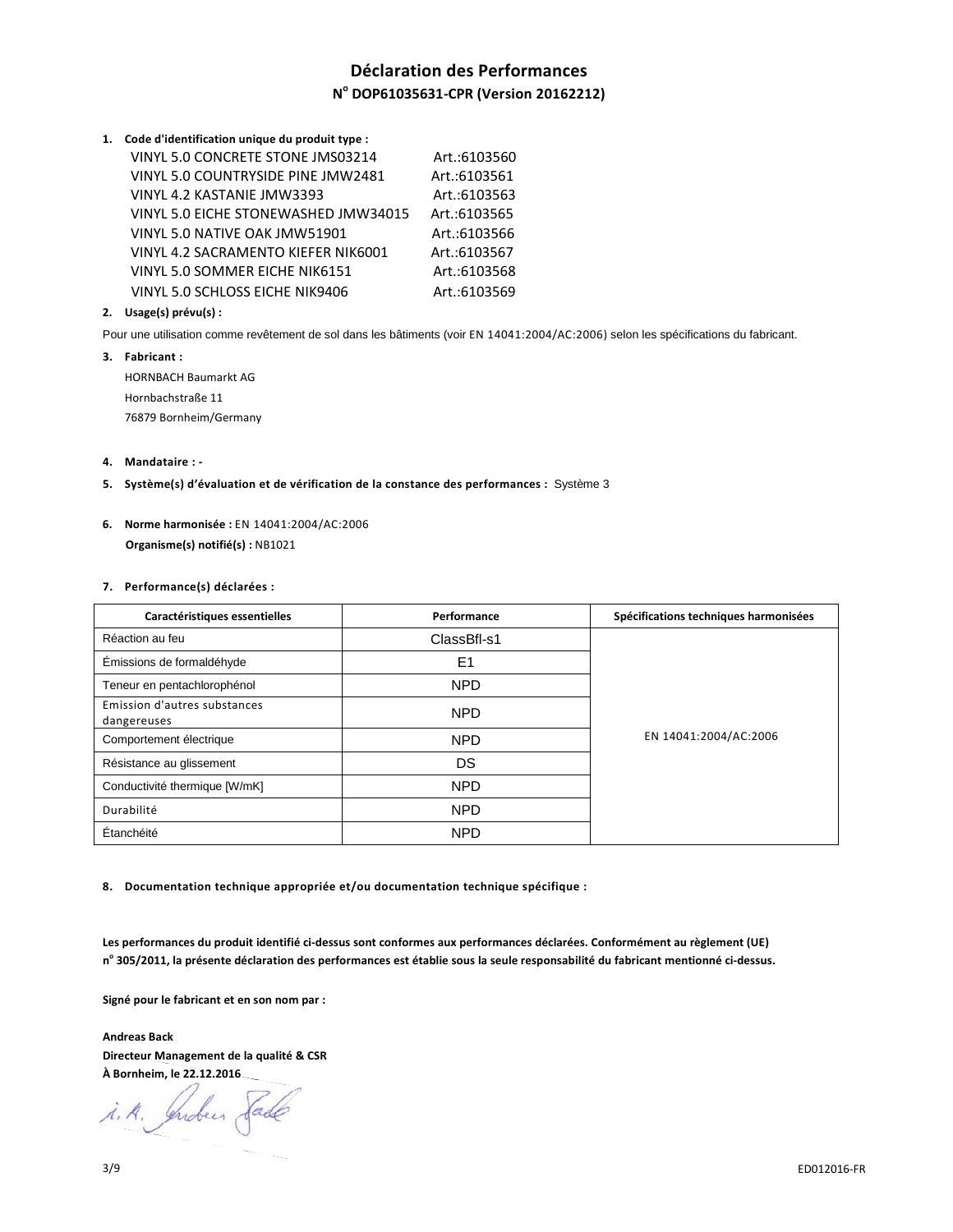# **Dichiarazione di Prestazione N. DOP61035631-CPR (Versione 20162212)**

| 1. Codice di identificazione unico del prodotto-tipo: |              |
|-------------------------------------------------------|--------------|
| VINYL 5.0 CONCRETE STONE JMS03214                     | Art.:6103560 |
| VINYL 5.0 COUNTRYSIDE PINE JMW2481                    | Art.:6103561 |
| VINYL 4.2 KASTANIE JMW3393                            | Art.:6103563 |
| VINYL 5.0 EICHE STONEWASHED JMW34015                  | Art.:6103565 |
| VINYL 5.0 NATIVE OAK JMW51901                         | Art.:6103566 |
| VINYL 4.2 SACRAMENTO KIEFER NIK6001                   | Art.:6103567 |
| VINYL 5.0 SOMMER EICHE NIK6151                        | Art.:6103568 |
| VINYL 5.0 SCHLOSS EICHE NIK9406                       | Art.:6103569 |

## **2. Usi previsti:**

Per l'uso come pavimentazione in edifici (vedi EN 14041:2004/AC:2006) secondo le specifiche del produttore.

**3. Fabbricante:**  HORNBACH Baumarkt AG Hornbachstraße 11

76879 Bornheim/Germany

#### **4. Mandatario: -**

- **5. Sistemi di VVCP:** Sistema 3
- **6. Norma armonizzata:** EN 14041:2004/AC:2006  **Organismi notificati:** NB1021

#### **7. Prestazioni dichiarate:**

| Caratteristiche essenziali                  | Prestazioni    | Specifiche tecniche armonizzate |
|---------------------------------------------|----------------|---------------------------------|
| Comportamento al fuoco                      | ClassBfl-s1    |                                 |
| Emissione di formaldeide                    | E <sub>1</sub> |                                 |
| Pentaclorofenolo                            | <b>NPD</b>     |                                 |
| Emissione di ulteriori materiali pericolosi | <b>NPD</b>     | EN 14041:2004/AC:2006           |
| Comportamento all'elettricità               | <b>NPD</b>     |                                 |
| Resistenza allo scivolamento                | DS             |                                 |
| Conduttività termica [W/mK]                 | <b>NPD</b>     |                                 |
| Resistenza                                  | <b>NPD</b>     |                                 |
| Tenuta stagna                               | <b>NPD</b>     |                                 |

**8. Documentazione tecnica appropriata e/o documentazione tecnica specifica:** 

**La prestazione del prodotto sopra identificato è conforme all'insieme delle prestazioni dichiarate. La presente dichiarazione di responsabilità viene emessa, in conformità al regolamento (UE) n. 305/2011, sotto la sola responsabilità del fabbricante sopra identificato.** 

**Firmato a nome e per conto del fabbricante da:** 

**Andreas Back Responsabile Qualità & CSR In Bornheim addì 22.12.2016**

i.A. Indees Sade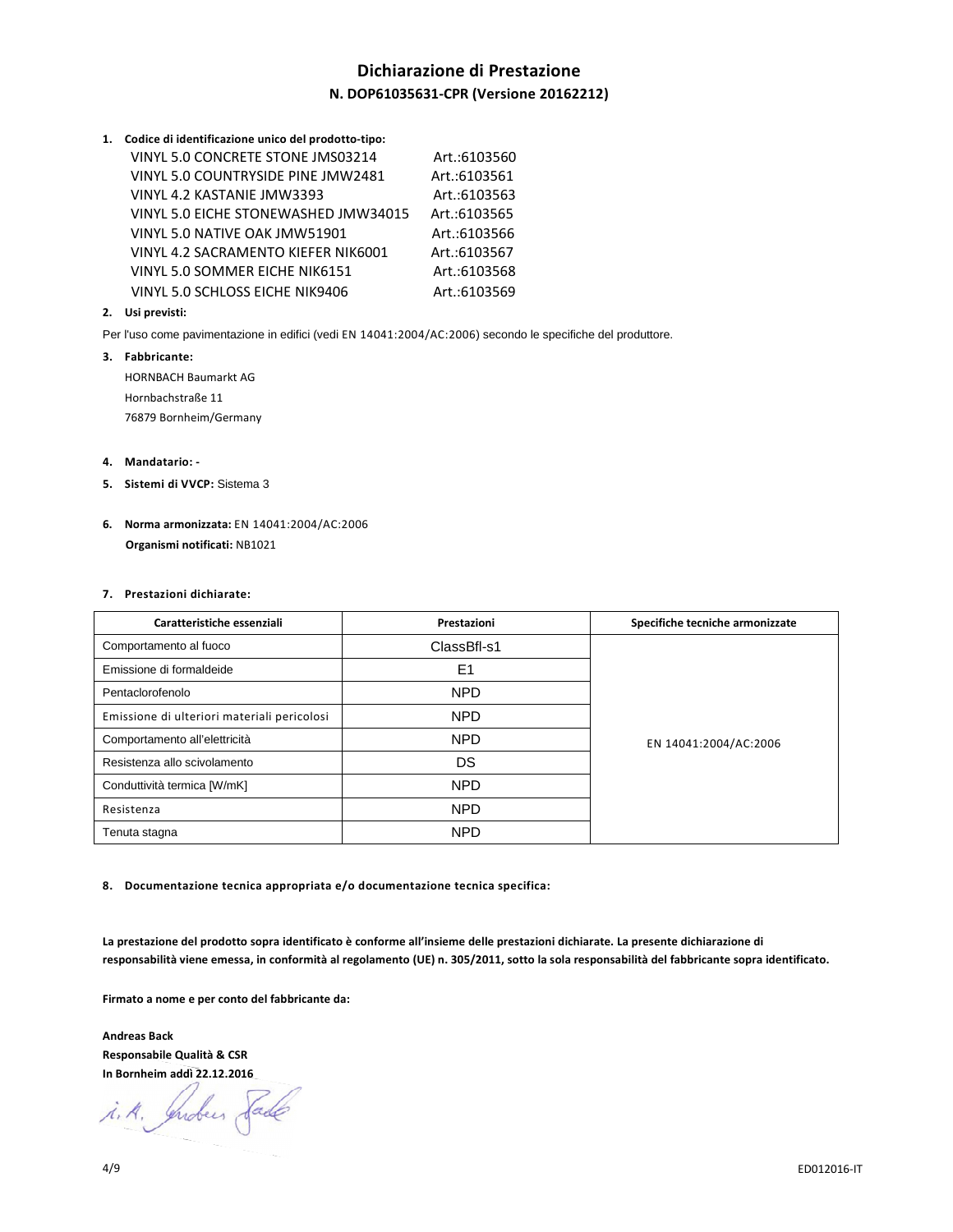# **Prestatieverklaring Nr. DOP61035631-CPR (Versie 20162212)**

#### **1. Unieke identificatiecode van het producttype:**

| VINYL 5.0 CONCRETE STONE JMS03214    | Art.:6103560 |
|--------------------------------------|--------------|
| VINYL 5.0 COUNTRYSIDE PINE JMW2481   | Art.:6103561 |
| VINYL 4.2 KASTANIE JMW3393           | Art.:6103563 |
| VINYL 5.0 EICHE STONEWASHED JMW34015 | Art.:6103565 |
| VINYL 5.0 NATIVE OAK JMW51901        | Art.:6103566 |
| VINYL 4.2 SACRAMENTO KIEFER NIK6001  | Art.:6103567 |
| VINYL 5.0 SOMMER EICHE NIK6151       | Art.:6103568 |
| VINYL 5.0 SCHLOSS EICHE NIK9406      | Art.:6103569 |

#### **2. Beoogd(e) gebruik(en):**

Voor gebruik als vloerbekleding in gebouwen (zie EN 14041:2004/AC:2006) volgens de specificaties van de fabrikant.

**3. Fabrikant:**  HORNBACH Baumarkt AG Hornbachstraße 11 76879 Bornheim/Germany

#### **4. Gemachtigde: -**

- **5. Het system of de systemen voor de beoordeling en verificatie van de prestatiebestendigheid:** Systeem 3
- **6. Geharmoniseerde norm:** EN 14041:2004/AC:2006  **Aangemelde instantie(s):** NB1021

#### **7. Aangegeven prestatie(s):**

| Essentiële kenmerken                   | Vermogen       | Geharmoniseerde technische specificatie |
|----------------------------------------|----------------|-----------------------------------------|
| Reactie bij brand                      | ClassBfl-s1    |                                         |
| Uitstoot van formaldehyde              | E <sub>1</sub> |                                         |
| Gehalte pentachloorfenol               | <b>NPD</b>     |                                         |
| Afgifte van andere gevaarlijke stoffen | <b>NPD</b>     | EN 14041:2004/AC:2006                   |
| Elektrisch gedrag                      | <b>NPD</b>     |                                         |
| Slipweerstand                          | DS             |                                         |
| Warmtegeleiding [W/mK]                 | <b>NPD</b>     |                                         |
| Stabiliteit                            | <b>NPD</b>     |                                         |
| Waterdichtheid                         | <b>NPD</b>     |                                         |

**8. Geëigende technische documentatie en/of specifieke technische documentatie:** 

**De prestaties van het hierboven omschreven product zijn conform de aangegeven prestaties. Deze prestatieverklaring wordt in overeenstemming met Verordening (EU) nr. 305/2011 onder de exclusieve verantwoordelijkheid van de hierboven vermelde fabrikant verstrekt.** 

**Ondertekend voor en namens de fabrikant door:** 

**Andreas Back hoofd Kwaliteitsmanagement & CSR Te Bornheim op 22.12.2016** 

i.A. Indees Sade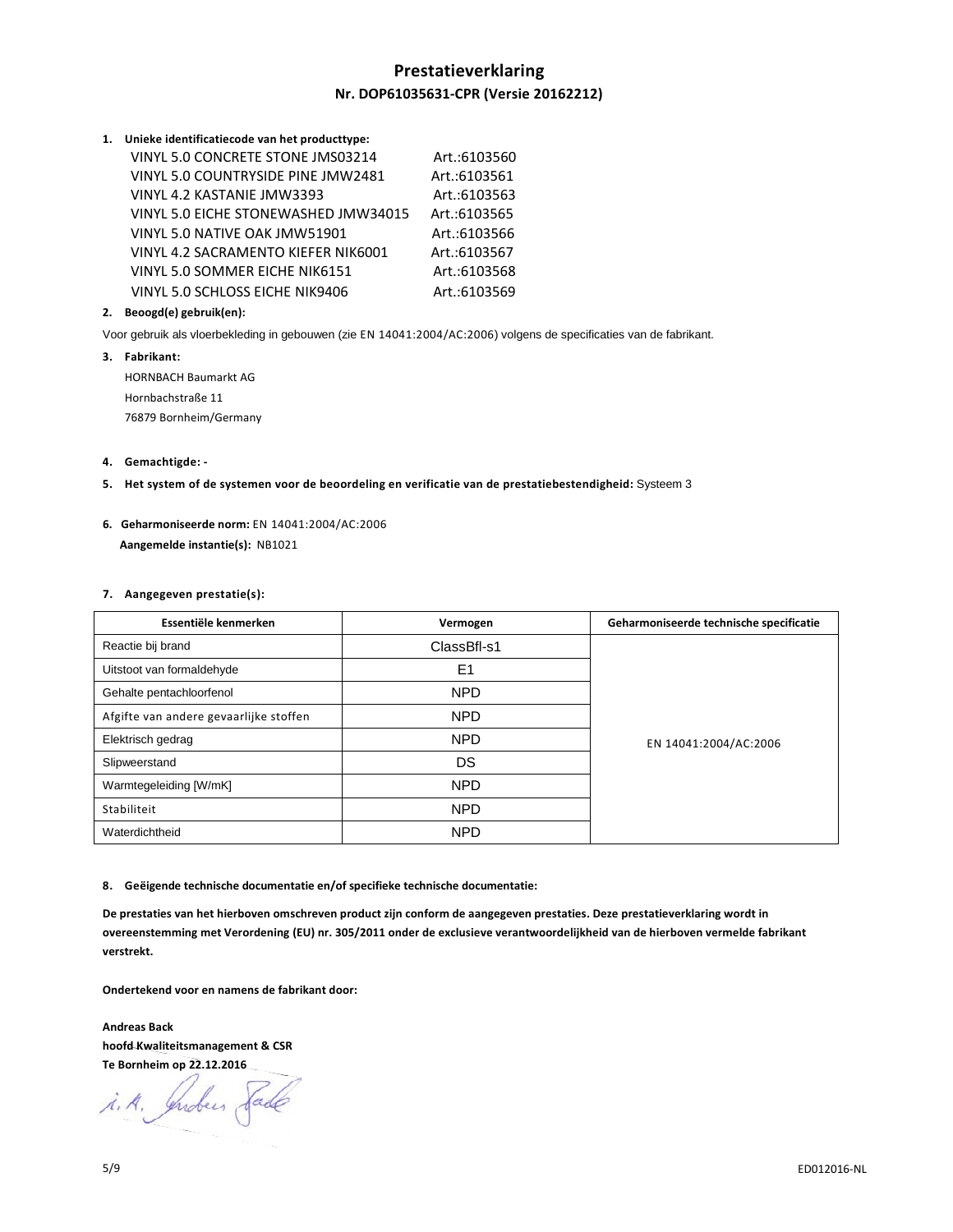# **Prestandadeklaration**

## **Nr DOP61035631-CPR (Version 20162212)**

#### **1. Produkttypens unika identifikationskod:**

| VINYL 5.0 CONCRETE STONE JMS03214    | Art.:6103560 |
|--------------------------------------|--------------|
| VINYL 5.0 COUNTRYSIDE PINE JMW2481   | Art.:6103561 |
| VINYL 4.2 KASTANIE JMW3393           | Art.:6103563 |
| VINYL 5.0 EICHE STONEWASHED JMW34015 | Art.:6103565 |
| VINYL 5.0 NATIVE OAK JMW51901        | Art.:6103566 |
| VINYL 4.2 SACRAMENTO KIEFER NIK6001  | Art.:6103567 |
| VINYL 5.0 SOMMER EICHE NIK6151       | Art.:6103568 |
| VINYL 5.0 SCHLOSS EICHE NIK9406      | Art.:6103569 |

#### **2. Avsedd användning/avsedda användningar:**

För användning som golvbeläggning i byggnader (se EN 14041:2004/AC:2006) enligt tillverkarens specifikationer.

**3. Tillverkare:**  HORNBACH Baumarkt AG Hornbachstraße 11 76879 Bornheim/Germany

#### **4. Tillverkarens representant: -**

- **5. System för bedömning och fortlöpande kontroll av prestanda:** System 3
- **6. Harmoniserad standard:** EN 14041:2004/AC:2006  **Anmält/anmälda organ:** NB1021

#### **7. Angiven prestanda:**

| Väsentliga kännetecken         | Prestanda      | Harmoniserad teknisk specifikation |
|--------------------------------|----------------|------------------------------------|
| Reaktion vid brandpåverkan     | ClassBfl-s1    |                                    |
| formaldehyd Utsläpp            | E <sub>1</sub> |                                    |
| Innehåll av pentaklorfenol     | <b>NPD</b>     |                                    |
| Utsläpp av andra farliga ämnen | <b>NPD</b>     | EN 14041:2004/AC:2006              |
| Elektrisk beteende             | <b>NPD</b>     |                                    |
| Halkskydd                      | DS             |                                    |
| termisk konduktivitet [W/mK]   | <b>NPD</b>     |                                    |
| Beständighet                   | <b>NPD</b>     |                                    |
| Vattentäthet                   | <b>NPD</b>     |                                    |

**8. Lämplig teknisk dokumentation och/eller särskild teknisk dokumentation:** 

**Prestandan för ovanstående produkt överensstämmer med den angivna prestandan. Denna prestandadeklaration har utfärdats i enlighet med förordning (EU) nr 305/2011 på eget ansvar av den tillverkare som anges ovan.** 

**Undertecknad på tillverkarens vägnar av:** 

**Andreas Back ledare för kvalitetsmanagement & CSR Bornheim den 22.12.2016** 

i.A. Indees Sade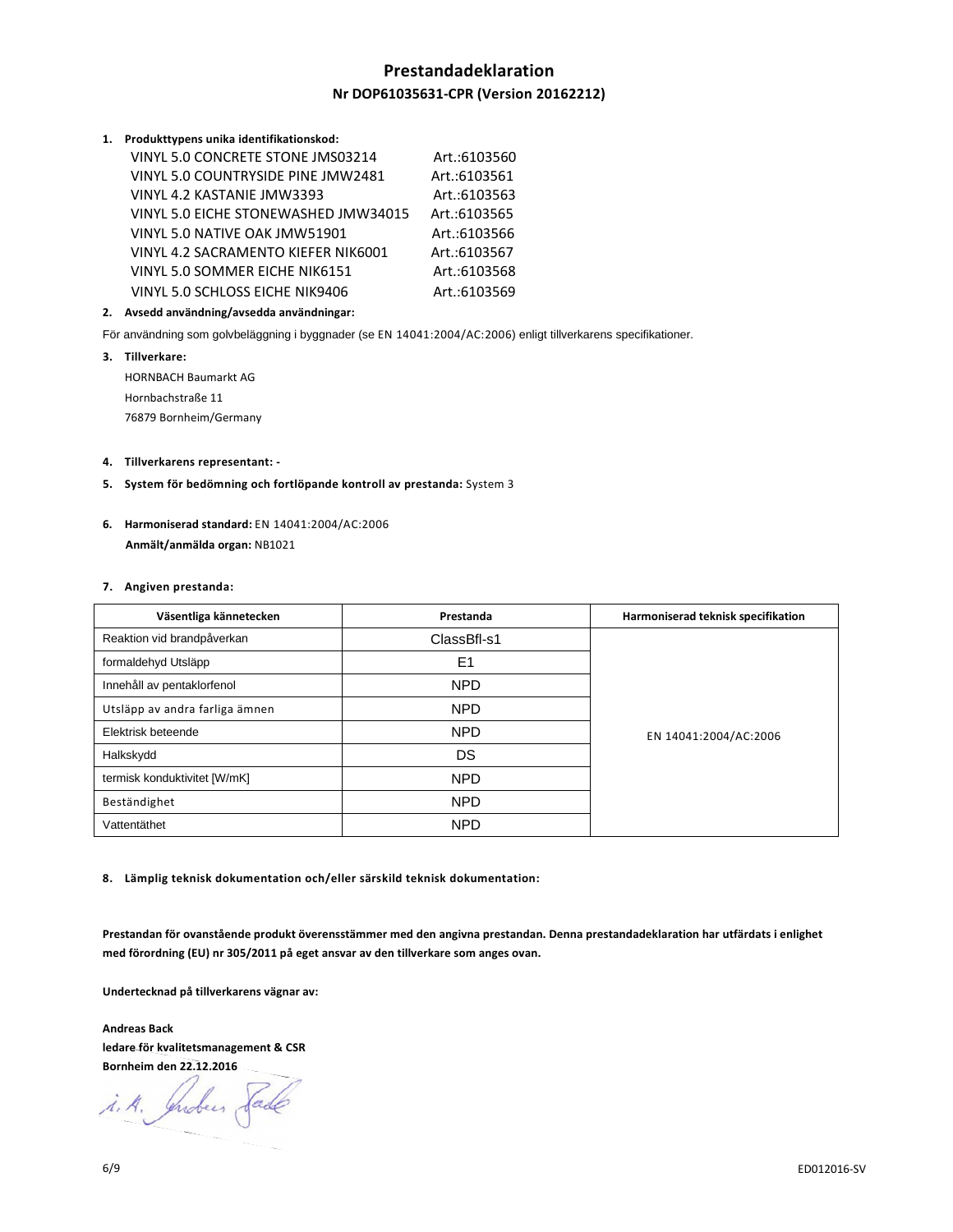# **Prohlášení o Vlastnostech č. DOP61035631-CPR (Verze 20162212)**

**1. Jedinečný identifikační kód typu výrobku:**

| VINYL 5.0 CONCRETE STONE JMS03214    | Art.:6103560 |
|--------------------------------------|--------------|
| VINYL 5.0 COUNTRYSIDE PINE JMW2481   | Art.:6103561 |
| VINYL 4.2 KASTANIE JMW3393           | Art.:6103563 |
| VINYL 5.0 EICHE STONEWASHED JMW34015 | Art.:6103565 |
| VINYL 5.0 NATIVE OAK JMW51901        | Art.:6103566 |
| VINYL 4.2 SACRAMENTO KIEFER NIK6001  | Art.:6103567 |
| VINYL 5.0 SOMMER EICHE NIK6151       | Art.:6103568 |
| VINYL 5.0 SCHLOSS EICHE NIK9406      | Art.:6103569 |

## **2. Zamýšlené/zamýšlená použití:**

Pro použití jako podlahy v budovách (viz EN 14041:2004/AC:2006) podle specifikace výrobce.

**3. Výrobce:**  HORNBACH Baumarkt AG Hornbachstraße 11 76879 Bornheim/Germany

## **4. Zplnomocněný zástupce: -**

- **5. Systém/systémy POSV:** Systém 3
- **6. Harmonizovaná norma:** EN 14041:2004/AC:2006  **Oznámený subjekt/oznámené subjekty:** NB1021

#### **7. Deklarovaná vlastnost/Deklarované vlastnosti:**

| Podstatné vlastnosti                  | Výkon          | Harmonizovaná technická specifikace |
|---------------------------------------|----------------|-------------------------------------|
| Reakce na oheň                        | ClassBfl-s1    | EN 14041:2004/AC:2006               |
| Emise formaldehydu                    | E <sub>1</sub> |                                     |
| Obsah pentachlorofenolu               | <b>NPD</b>     |                                     |
| Uvolňování dalších nebezpečných látek | <b>NPD</b>     |                                     |
| Elektrické chování                    | <b>NPD</b>     |                                     |
| Odpor proti skluzu                    | DS             |                                     |
| Tepelná vodivost [W/mK]               | <b>NPD</b>     |                                     |
| Trvanlivost                           | <b>NPD</b>     |                                     |
| Vodotěsnost                           | <b>NPD</b>     |                                     |

**8. Příslušná technická dokumentace a/nebo specifická technická dokumentace:** 

**Vlastnosti výše uvedeného výrobku jsou ve shodě se souborem deklarovaných vlastností. Toto prohlášení o vlastnostech se v souladu s nařízením (EU) č. 305/2011 vydává na výhradní odpovědnost výrobce uvedeného výše.** 

**Podepsáno za výrobce a jeho jménem:** 

**Andreas Back vedoucí oddělení kvality & CSR V Bornheim dne 22.12.2016** 

i.A. Indeer Sade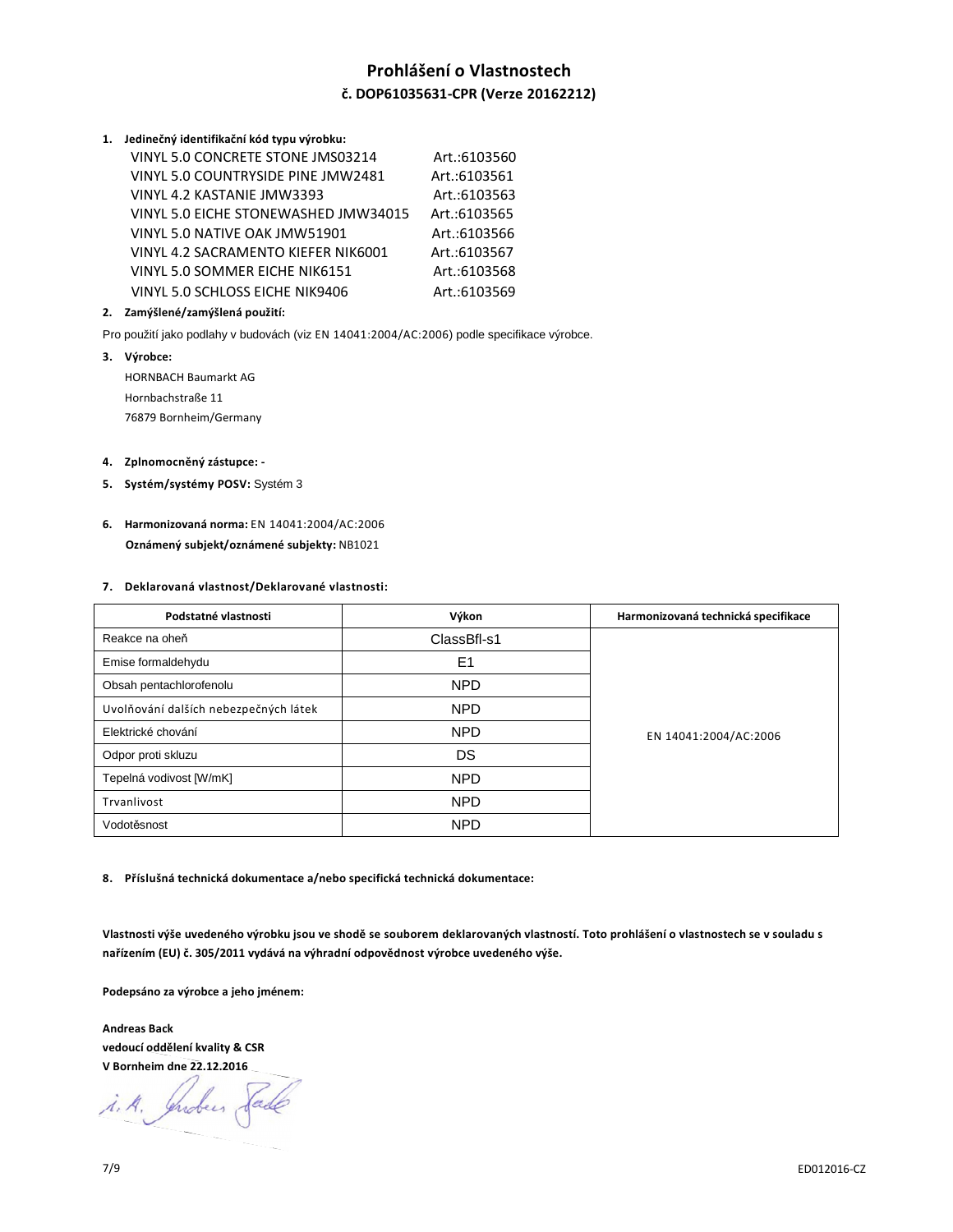# **Vyhlásenie o Parametroch č. DOP61035631-CPR (Verzia 20162212)**

**1. Jedinečný identifikačný kód typu výrobku:**

| VINYL 5.0 CONCRETE STONE JMS03214    | Art.:6103560 |
|--------------------------------------|--------------|
| VINYL 5.0 COUNTRYSIDE PINE JMW2481   | Art.:6103561 |
| VINYL 4.2 KASTANIE JMW3393           | Art.:6103563 |
| VINYL 5.0 EICHE STONEWASHED JMW34015 | Art.:6103565 |
| VINYL 5.0 NATIVE OAK JMW51901        | Art.:6103566 |
| VINYL 4.2 SACRAMENTO KIEFER NIK6001  | Art.:6103567 |
| VINYL 5.0 SOMMER EICHE NIK6151       | Art.:6103568 |
| VINYL 5.0 SCHLOSS EICHE NIK9406      | Art.:6103569 |

## **2. Zamýšľané použitie/použitia:**

Pre použitie ako podlahy v budovách (pozri EN 14041:2004/AC:2006) je podľa špecifikácie výrobcu.

**3. Výrobca:**  HORNBACH Baumarkt AG Hornbachstraße 11 76879 Bornheim/Germany

#### **4. Splnomocnený zástupca: -**

- **5. Systém(-y) posudzovania a overovania nemennosti parametrov:** Systém 3
- **6. Harmonizovaná norma:** EN 14041:2004/AC:2006  **Notifikovaný(-é) subjekt(-y):** NB1021

#### **7. Deklarované parametre:**

| Podstatné znaky                 | Výkon          | Harmonizované technické špecifikácie |
|---------------------------------|----------------|--------------------------------------|
| Reakcia na oheň                 | ClassBfl-s1    |                                      |
| Emisia formaldehydu             | E <sub>1</sub> |                                      |
| Obsah pentachlorofenolu         | <b>NPD</b>     | EN 14041:2004/AC:2006                |
| Únik ďalších nebezpečných látok | <b>NPD</b>     |                                      |
| Elektrické správanie sa         | <b>NPD</b>     |                                      |
| Odpor proti sklzu               | DS             |                                      |
| Tepelná vodivosť [W/mK]         | <b>NPD</b>     |                                      |
| Zivotnosť                       | <b>NPD</b>     |                                      |
| Vodotesnosť                     | <b>NPD</b>     |                                      |

**8. Vhodná technická dokumentácia a/alebo špecifická technická dokumentácia:** 

**Uvedené parametre výrobku sú v zhode so súborom deklarovaných parametrov. Toto vyhlásenie o parametroch sa v súlade s nariadením (EU) č. 305/2011 vydáva na výhradnú zodpovednosť uvedeného výrobcu.** 

**Podpísal(-a) za a v mene výrobcu:** 

**Andreas Back vedúci manažmentu kvality & CSR V Bornheim dňa 22.12.2016** 

i.A. Indees Sade